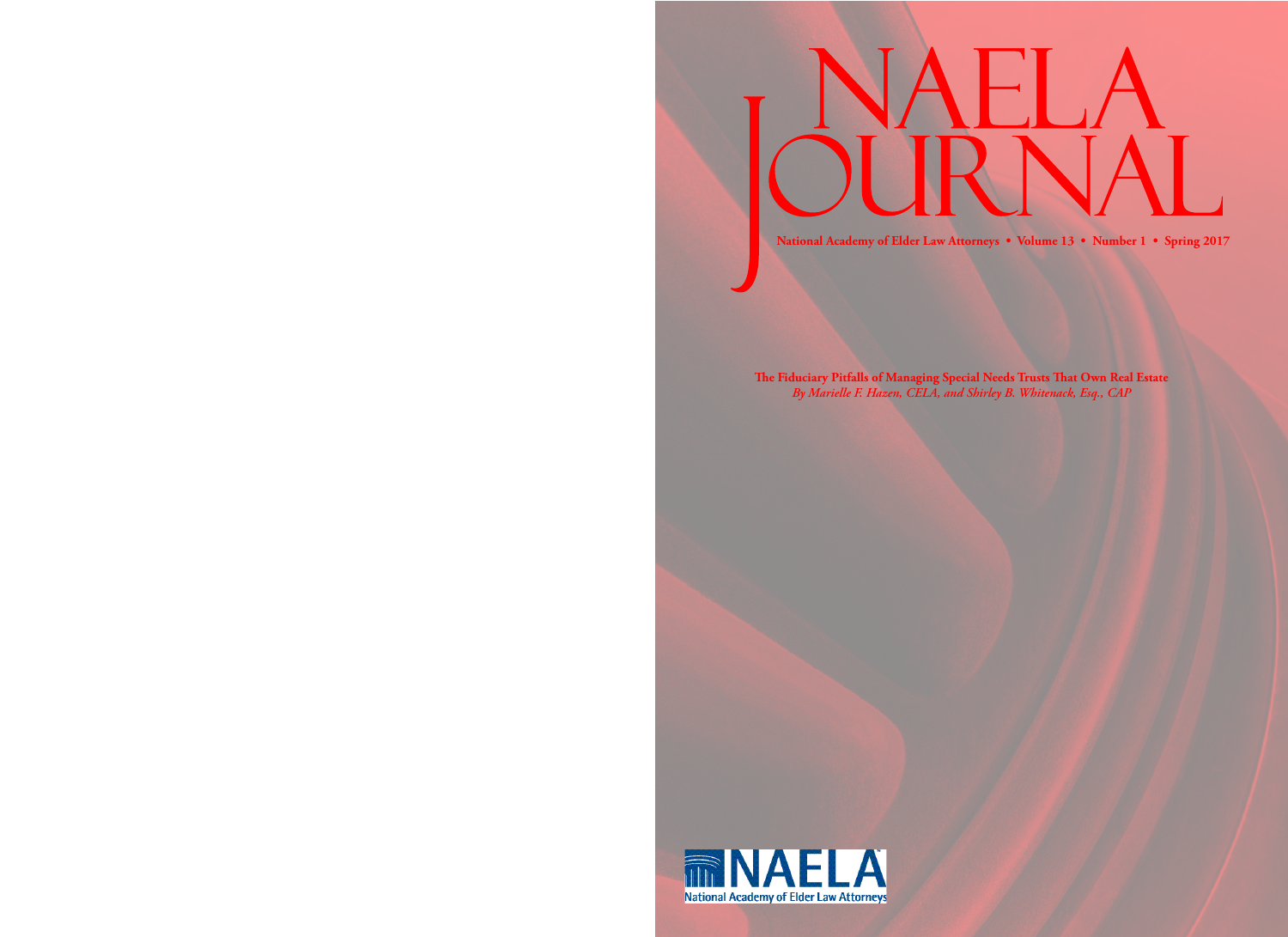*Copyright © 2017 by the National Academy of Elder Law Attorneys, Inc. Any use of the contents of this publication without the express written permission of the publisher is strictly prohibited.*

*NAELA Journal* (ISSN 1553-1686) is published twice a year by the National Academy of Elder Law Attorneys, Inc., 1577 Spring Hill Road, Suite 310, Vienna, VA 22182, and distributed to members of the Academy and to law libraries throughout the country.

Elder and Special Needs Law topics range over many areas and include: Preservation of assets, Medicaid, Medicare, Social Security, disability, health insurance, tax planning, conservatorships, guardianships, living trusts and wills, estate planning, probate and administration of estates, trusts, long-term care placement, housing and nursing home issues, elder abuse, fraud recovery, age discrimination, retirement, health law, and mental health law.

Articles appearing in *NAELA Journal* may not be regarded as legal advice. The nature of Elder and Special Needs Law practice makes it imperative that local law and practice be consulted before advising clients. Statements of fact and opinion are the responsibility of the author and do not imply an opinion or endorsement on the part of the officers or directors of NAELA unless otherwise specifically stated as such.

A subscription to *NAELA Journal* is available to law libraries for \$70 per year. A combined subscription to *NAELA News*, distributed four times a year, and *NAELA Journal* is available to law libraries for \$135 per year. Back issues of *NAELA Journal* and *NAELA News* are available to NAELA members and subscribing law libraries in electronic format on www.NAELA.org. Address changes or other requests regarding subscription information should be directed to Nancy Sween, Sr. Director of Communications and Publications, nsween@naela.org.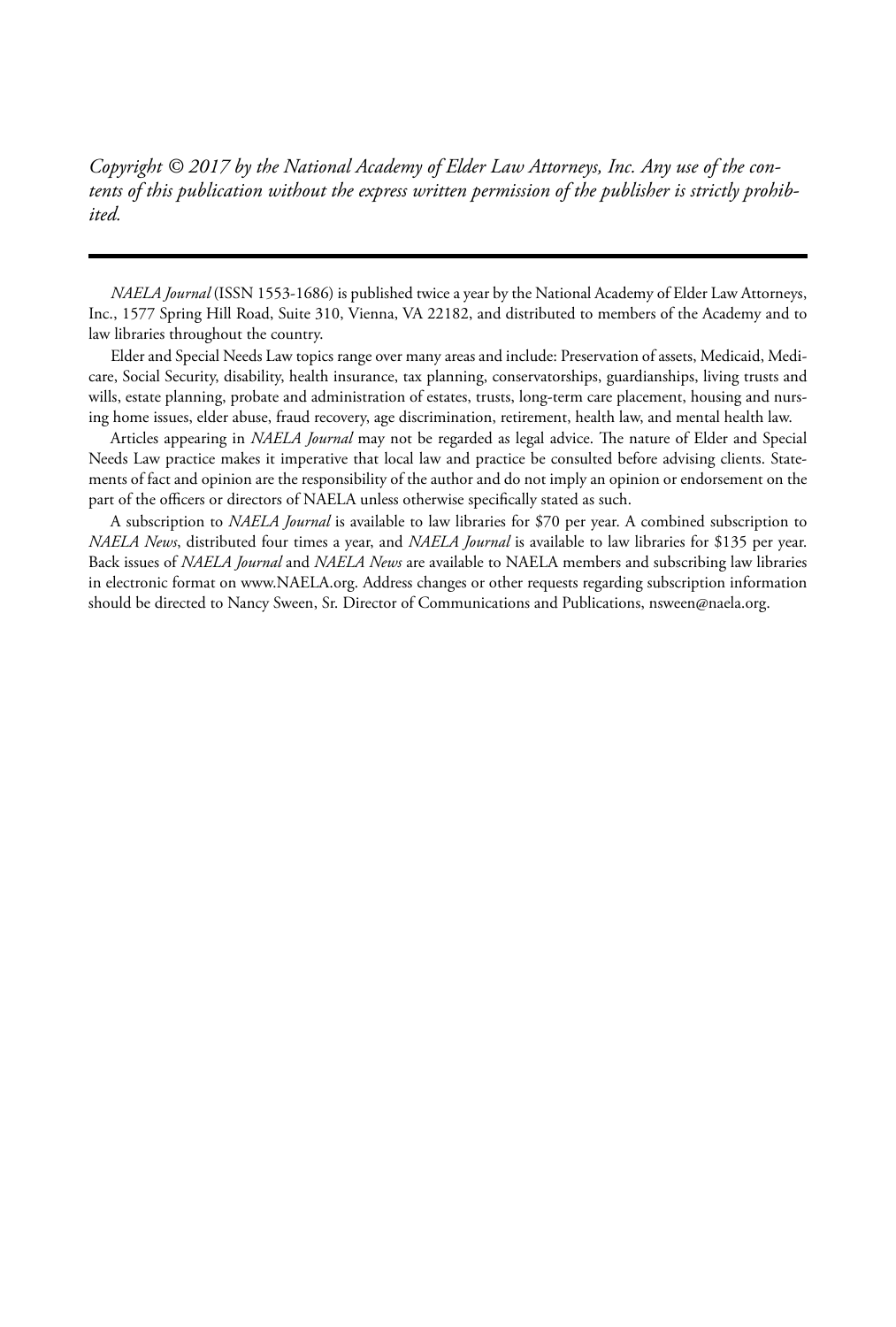# **The Fiduciary Pitfalls of Managing Special Needs Trusts That Own Real Estate**

*By Marielle F. Hazen, CELA, and Shirley B. Whitenack, Esq., CAP*

| L.   |                                                            |  |
|------|------------------------------------------------------------|--|
| Π.   | Considerations in Owning and Titling Real Property in      |  |
|      |                                                            |  |
|      |                                                            |  |
|      |                                                            |  |
| III. | Special Needs Trust Beneficiary Owning Property Outright 3 |  |
|      |                                                            |  |
|      |                                                            |  |
|      |                                                            |  |
|      |                                                            |  |
|      |                                                            |  |
| IV.  |                                                            |  |
|      |                                                            |  |
|      |                                                            |  |
|      |                                                            |  |
|      | B. Duties and Responsibilities Unique to Trustees of       |  |
|      |                                                            |  |
|      |                                                            |  |
|      |                                                            |  |
|      |                                                            |  |
|      | 4. Required Payback Provision for Self-Settled Trusts 10   |  |
|      |                                                            |  |
|      |                                                            |  |
| V.   |                                                            |  |

#### **About the Authors**

Marielle F. Hazen, CELA, is the founder of Hazen Law Group in Harrisburg, Pennsylvania, a firm dedicated to the practice of elder law and special needs planning, estate planning, tax planning, and estate administration. She is a past president and one of the founding members of the Pennsylvania Chapter of the National Academy of Elder Law Attorneys (NAELA), Pennsylvania Association of Elder Law Attorneys (PAELA). She is a past chair of the Elder Law Section of the Pennsylvania Bar Association. Ms. Hazen is a past president and member of the Board of Directors of the Special Needs Alliance. She participates on NAELA's Grassroots Advocacy Committee. She is actively involved in the legislative advocacy activities of PAELA, the PBA Elder Law Section, the Special Needs Alliance, and NAELA.

Shirley B. Whitenack, Esq., CAP, is a partner at Schenck, Price, Smith & King, LLP with offices in Florham Park and Paramus, New Jersey. Ms. Whitenack devotes a substantial portion of her practice to trust and estate litigation and elder law and special needs planning. Ms. Whitenack is a Fellow of the National Academy of Elder Law Attorneys (NAELA), is a NAELA past president, and is a member of NAELA's Council of Advanced Practitioners (CAP).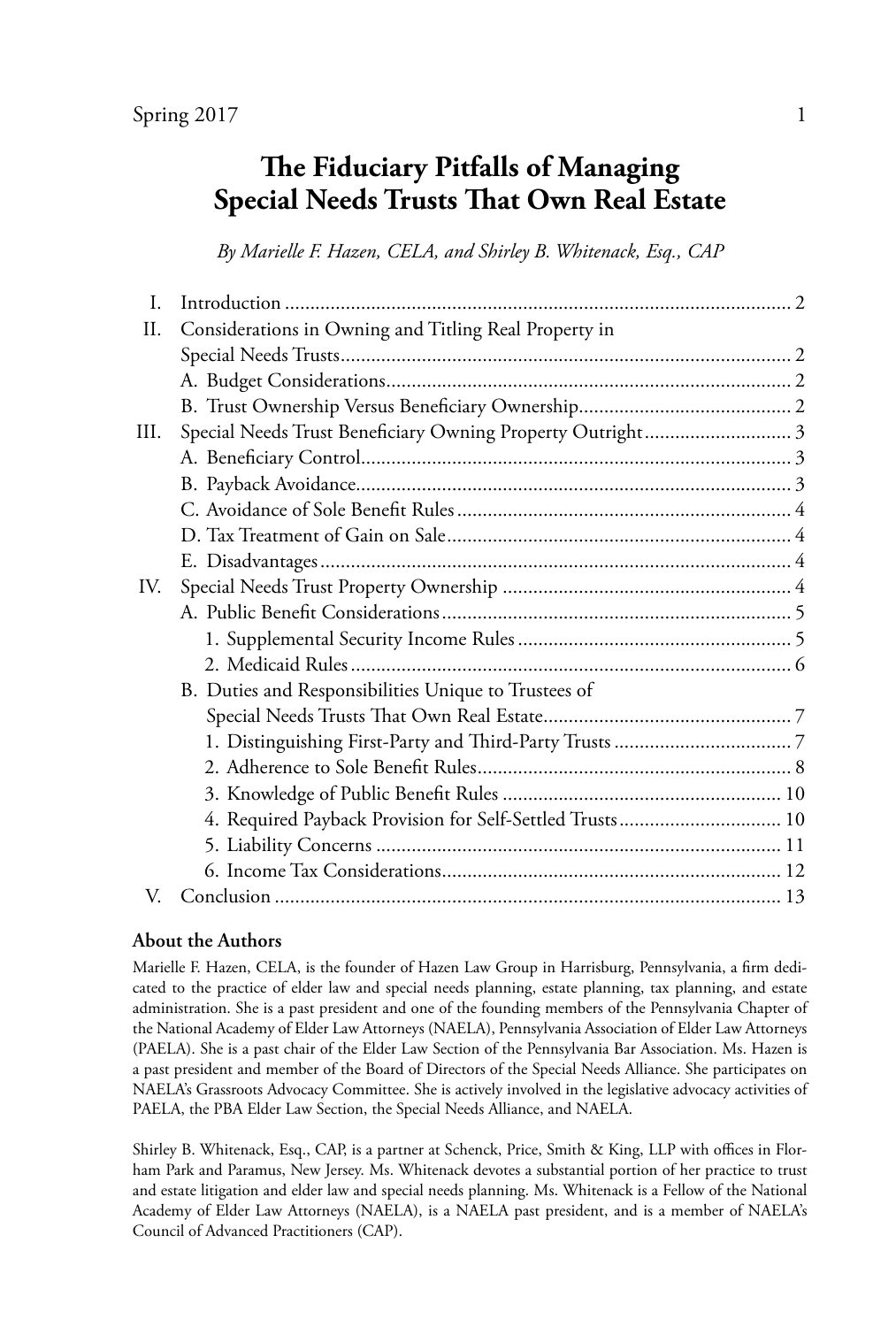#### **I. Introduction**

There are many reasons a trustee may hold real estate in a special needs trust (SNT), but there are also many pitfalls a trustee must be aware of to avoid liability and protect the interests of the trust beneficiary. With the limited housing options available for individuals with disabilities, a home purchased by an SNT may be the option that best meets the trust beneficiary's housing needs. The trust also may hold nonresident real property for investment purposes or perhaps a partial interest in real estate used as a family vacation home or for a family business. In any of these situations, the trustee must carefully manage the real estate to protect the interests of the beneficiary and to limit liability for the trustee. Litigation against trustee fiduciaries is a fast-growing area of law, and trustees of SNTs can be especially vulnerable. Trustees must be cognizant of their powers, duties, and responsibilities in administering trust property not only to protect the interests of the trust beneficiary but also to protect themselves against this increased exposure to liability. This article analyzes the challenges and risks trustees of SNTs must consider before holding real property in a trust.

# **II. Considerations in Owning and Titling Real Property in Special Needs Trusts**

Trustees of SNTs often are confronted with requests from beneficiaries, guardians, conservators, and family members to purchase a home for the beneficiary with trust funds. Those who acquiesce, however, frequently rue that decision. While home ownership may make sense at first blush, many problems can and do ensue. The more expensive the home is, the more expensive the upkeep. Home ownership can prove to be a gigantic headache for

the trustee, and many professional trustees have had bad experiences when a trust owns a home. Trustees must consider many factors when deciding whether to purchase real property.

#### *A. Budget Considerations*

Finding affordable, accessible housing can be a significant challenge for disabled individuals. When considering whether to purchase a home for the trust beneficiary, the SNT trustee must evaluate the trust funds available for the purchase, project future expenses involved in maintaining the property, and consider the life expectancy of the trust beneficiary. This analysis involves developing a budget for the purchase amount, necessary improvements to accommodate the beneficiary's needs, and ongoing maintenance and upkeep. Retaining the services of a life care planner may be very helpful in conducting this analysis.

# *B. Trust Ownership Versus Beneficiary Ownership*

If the trustee determines that the purchase and maintenance of a home for the trust beneficiary is affordable and sustainable, the trustee must determine whether title to the property will be held by the trust or by the trust beneficiary individually. If a trust is going to purchase a home, it is important that the trust document authorize both the acquisition and maintenance of a residence. Otherwise the purchase may be an inappropriate fiduciary investment. If the trust is a third-party SNT, and the purchase of a residence is an allowable distribution according to the terms of the trust, the trustee could purchase the home and title it in the name of the trust beneficiary individually. If the trust is a self-settled trust, in some states, titling the home in the name of the trust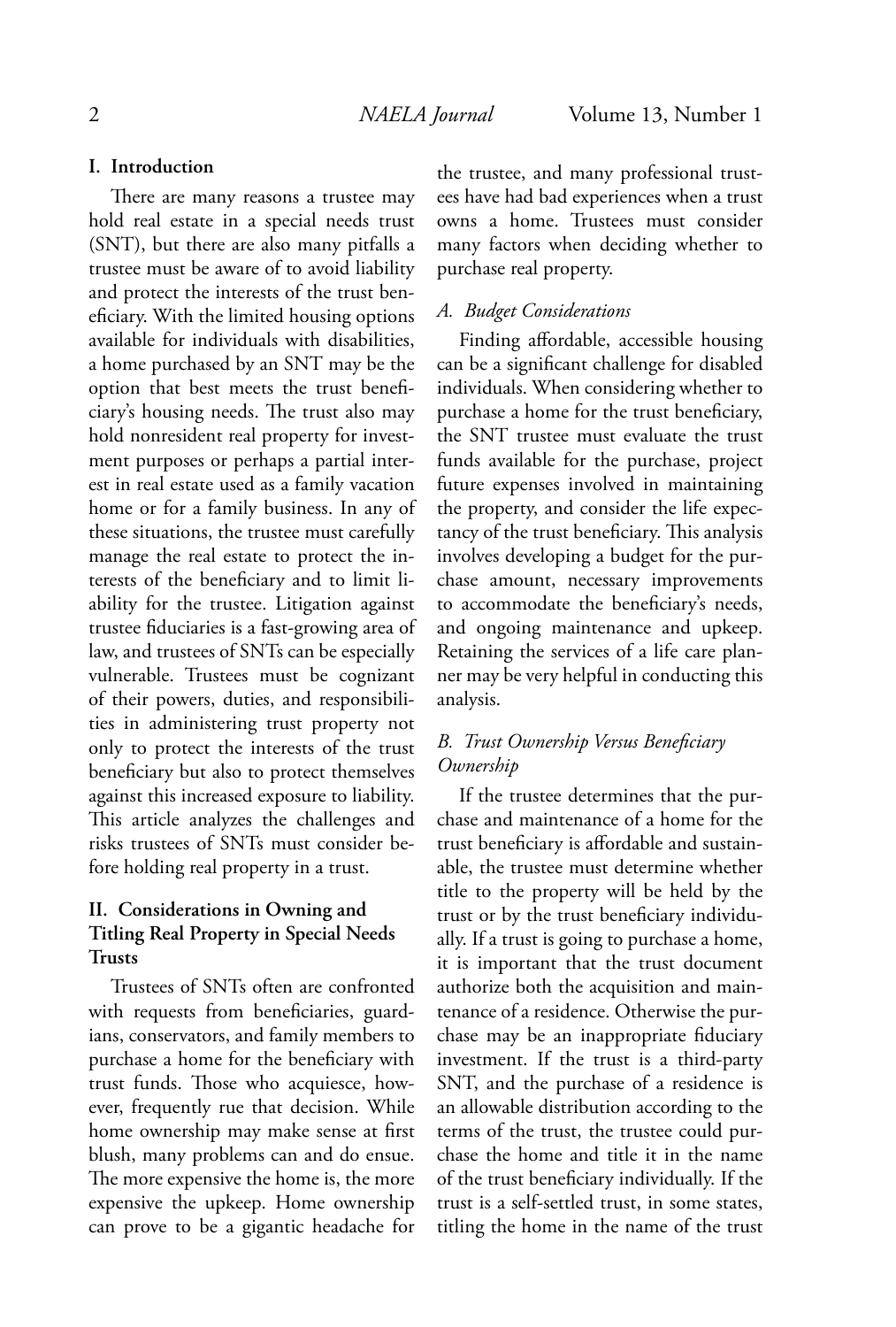In other states, this may be an option, but the state Medicaid agency may need to receive notice of the purchase. Additionally, a self-settled trust cannot be used to satisfy legal obligations of a third party, and parents have a legal obligation to provide shelter for minor children.<sup>1</sup> If the trust beneficiary is a minor, this must be taken into consideration.

If titling the residence in the beneficiary's name is desirable, but adequate resources are not available to the beneficiary for the purchase, the SNT trustee could loan money to the beneficiary to purchase a home. The loan, however, should be secured by a mortgage. The loan may include interest or be interest-free, and the loan payments may be deferred until the beneficiary's interest in the home is transferred either by sale or by death of the beneficiary. If the trust is subject to a Medicaid payback provision, the loan repayment is subject to payback.

# **III. Special Needs Trust Beneficiary Owning Property Outright**

# *A. Beneficiary Control*

A number of advantages exist if the beneficiary owns the property outright, including control and independence for the beneficiary. Also, beneficiary ownership insulates the trust and trustee from liability related to maintenance and upkeep of the property as well as from liability to third parties for injuries incurred on the property.

If an individual has been adjudicated an incapacitated person and a guardian of the estate or conservator has been appointed, property held by the trust beneficiary is controlled by the guardian or conservator for the benefit of the trust beneficiary. Guardianships and conservatorships are governed by state law, and in many states, court approval must be obtained for any real property transactions.<sup>2</sup>

# *B. Payback Avoidance*

If the trust is to be funded from a personal injury settlement or award, or if the beneficiary's assets are otherwise ample, it may be prudent to purchase the home using the settlement or award proceeds or the beneficiary's assets instead of the SNT. Because the home is the trust beneficiary's principal place of residence, it is considered an exempt asset for determining his or her eligibility for Medicaid and Supplemental Security Income (SSI).<sup>3</sup> In the case of self-settled trusts, the home is not subject to the trust's payback provision if the beneficiary owns the home outright. For beneficiaries 55 years of age or older, however, depending on the state where they live, the property may still be subject to estate recovery.<sup>4</sup> The Medicaid program directs states to recover the costs of the medical assistance paid on behalf of persons age 55 or older for nursing facility services, home and community-based services, and related hospital and prescription drug services.<sup>5</sup> State law determines which assets are subject to recovery.<sup>6</sup>

- 4 42 U.S.C. § 1396p(b)(4).
- 5 42 U.S.C. § 1396p(b)(1)(B).
- 6 42 U.S.C. § 1396p(b)(4).

<sup>1</sup> *See Hobbs v. Zimmerman*, 579 F.3d 1171, 1176– 1177 (10th Cir. 2009).

<sup>2</sup> A. Kimberley Dayton et al., *Advising the Elderly Client* § 34:42 (Thomson Reuters 2015); *see e.g.* 20 Pa. Consol. Stat. § 302 (enacted 1992, current through 2016); *see also* e.g. Pa. Orphan's Ct. R. 14.4.

<sup>3 42</sup> U.S.C. § 1382b (2012); *see also* Social Security Program Operations Manual System (POMS) SI 01130.100(B)(1) (Nov. 13, 2013).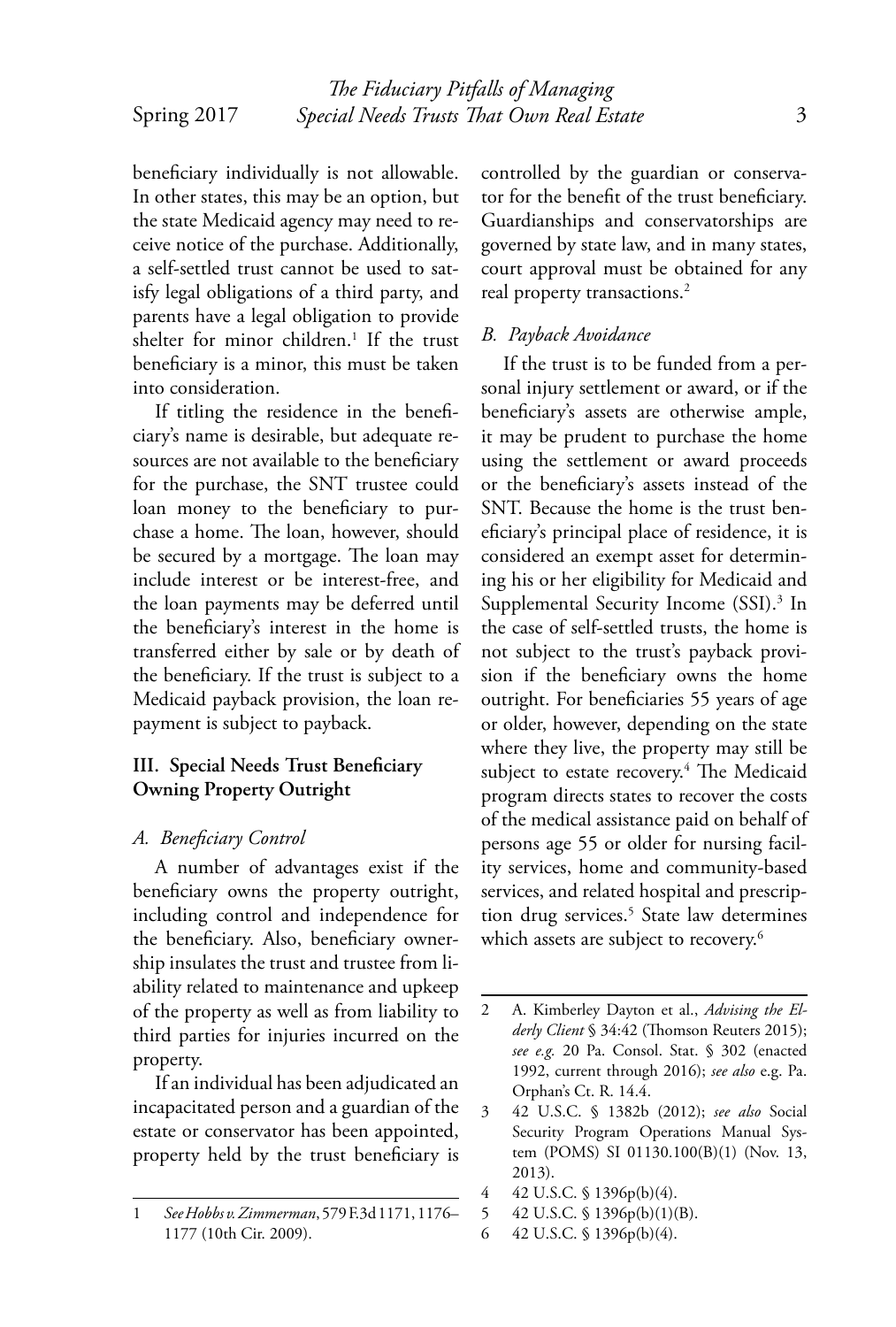#### *C. Avoidance of Sole Benefit Rules*

Another potential benefit of outright ownership by the trust beneficiary is that the property will not be subject to the sole benefit rules; therefore, depending on the terms of the trust, other family members may be able to live in the home without being required to pay rent. This may be an advantage in some cases, and in others, payment of rent by family members residing in the property may be appropriate and in the best interest of the beneficiary.

#### *D. Tax Treatment of Gain on Sale*

Upon the sale of the property, if there is a capital gain, the beneficiary is able to exclude up to \$250,000 if single, and \$500,000 if married, provided the ownership and residency requirements are met.<sup>7</sup> If the trust is owned by a self-settled trust, this same exemption is available, but if the trust is owned by a third-party SNT, there is no exclusion for the gain. This is because the exclusion is only available if the taxpayer is considered an owner under the grantor trust rules.<sup>8</sup>

#### *E. Disadvantages*

There are a number of disadvantages of outright home ownership by the trust beneficiary. The beneficiary may not be mentally, emotionally, or physically able to maintain the home. If the beneficiary sells the home and has net proceeds that are not invested in another residence, the proceeds may disqualify the beneficiary from public benefits such as SSI and Medicaid unless the proceeds are placed in a selfsettled SNT. Any rental payments made by family members residing in the property are considered income for the beneficiary, which may impact the beneficiary's

eligibility for public benefit programs. For beneficiaries with poor credit histories, it may be difficult to obtain adequate insurance coverage for the property and the home will be subject to the beneficiary's creditors; therefore, a financially irresponsible beneficiary could put the home at risk. Additionally, the beneficiary could mortgage the home, fail to pay necessary expenses such as taxes and insurance, or allow the property to fall into disrepair.

# **IV. Special Needs Trust Property Ownership**

An alternative is for the trust to own the property. This gives the trustee control over the asset to protect it for the benefit of the trust beneficiary and provides protection from creditors and from the trust beneficiary's temptation to overspend or borrow against the property. For married beneficiaries, the trust offers protection in the event of divorce. Additionally, if a tenant moves into the property to share in the household expenses, the rental income becomes income of the trust rather than the trust beneficiary. Consequently, any profit is not considered countable income for determining the trust beneficiary's eligibility for public benefits.

The disadvantages are significant if the trust owns the property, however, and the trustee should seriously consider the potential pitfalls before purchasing real estate. Many financial institutions and other corporate and professional trustees decline to serve as trustees of an SNT that owns a home because they have had negative experiences as trustees of such trusts. Additionally, corporate fiduciaries that require a minimum asset level to initially fund the SNT may not include the value of the home in calculating whether the minimum asset level has been met. Despite the potential pitfalls, real property

<sup>7 26</sup> U.S.C. § 121 (2012).

<sup>8</sup> Rev. Rul. 85-45, 1985-1 C.B. 183.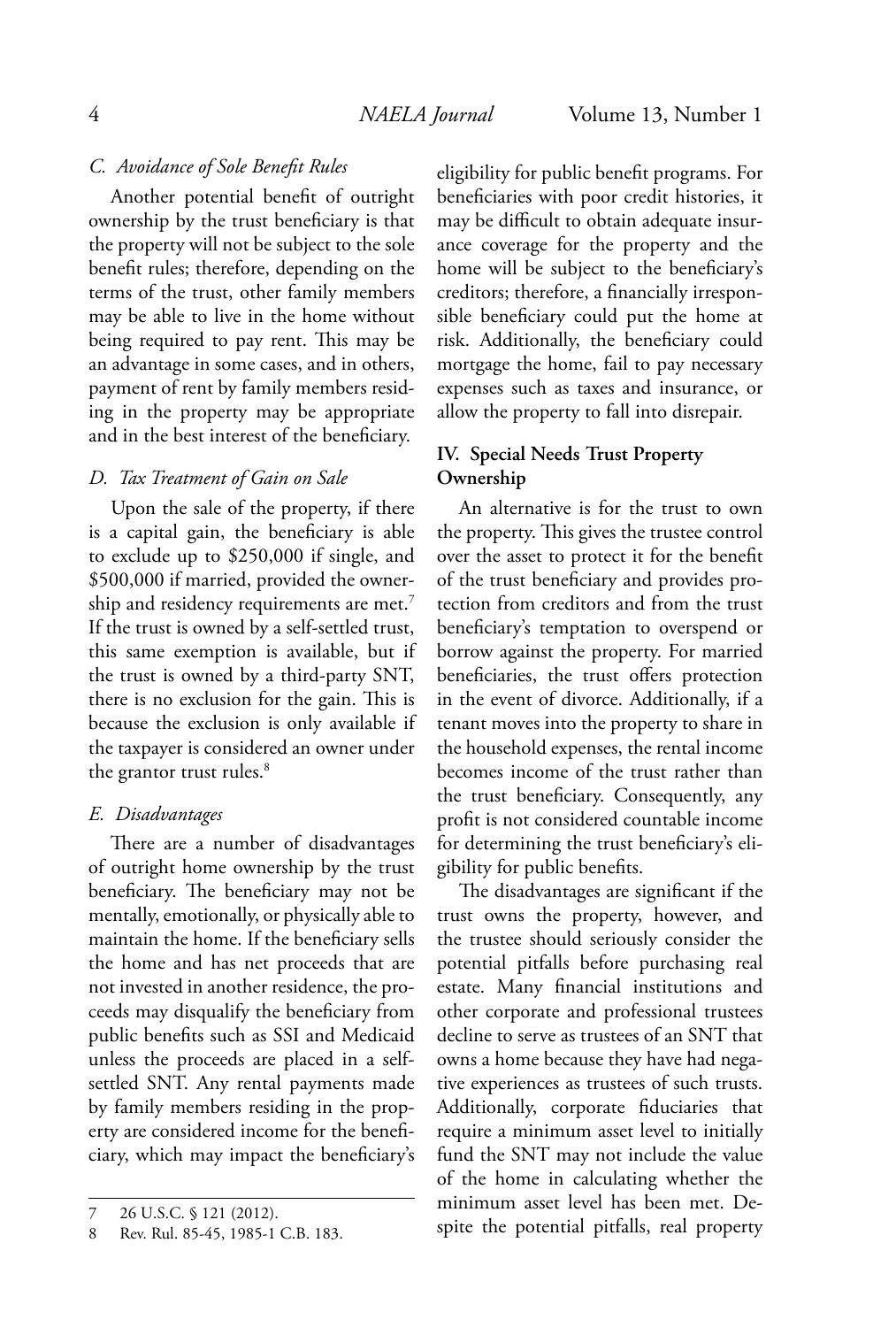can be successfully managed in an SNT if the trustee is aware of the special considerations inherent in doing so and takes care to properly address them.

#### *A. Public Benefit Considerations*

Before an SNT purchases a residence for the trust beneficiary, the trustee must carefully review the potential impact of the purchase on the public benefits of the trust beneficiary. An SNT trustee has a responsibility to administer the trust in a way that preserves and maximizes the trust beneficiary's eligibility for public benefits. Failing to do so exposes the trustee to liability for breach of his or her fiduciary duty. Some of the factors that should be considered when evaluating the impact on public benefits eligibility are as follows.

1. Supplemental Security Income Rules

For SSI purposes, an individual's home, regardless of value, is an excluded resource.<sup>9</sup> It is excluded so long as it remains the recipient's residence, or so long as the recipient subjectively intends to return to it.<sup>10</sup> Homes owned by trusts that are considered resources under SSI rules are eligible for the same exclusion.<sup>11</sup> If the trustee of a trust that is not considered a resource for SSI purposes purchases and holds title to a property as a home for the beneficiary, the beneficiary is considered to have an equitable ownership interest in the home and the home is not considered a resource for the beneficiary. The home also is not considered a resource if the beneficiary moves out.

In-kind support and maintenance (ISM) is food or shelter provided to the SSI beneficiary by someone else, including food or shelter provided by a special needs trust.<sup>12</sup> An eligible individual does not receive ISM in the form of rent-free shelter while living in a home in which he or she has an ownership interest. Accordingly, an individual with an equitable home interest under a trust is not receiving rent-free shelter while residing in a residence owned by the trust.<sup>13</sup>

Even if the home is not considered a resource for the beneficiary, if the trust purchases the home outright and the beneficiary lives in the home during the month of purchase, the purchase is considered ISM for the beneficiary during that month. Likewise, if the trust purchases the home with a mortgage, in the month of purchase and each month thereafter when a mortgage payment is made, if the beneficiary lives in the home, the payments are considered ISM for the beneficiary.<sup>14</sup>

ISM can reduce SSI benefits in a couple of ways. One is through the One-Third Reduction rule, or value of the one-third reduction (VTR) rule, which applies when the SSI recipient resides in someone else's household and receives both food and shelter from others living in the household.<sup>15</sup> In these cases, the Social Security Administration (SSA) reduces the SSI recipient's monthly benefit to two-thirds of the maximum federal benefit rate.

A second way ISM can reduce SSI benefits is through the Presumed Maximum

- 14 POMS SI 01120.200(F)(3)(b) (Feb. 7, 2013).
- 15 20 C.F.R. § 416.1131; *see also* POMS SI 00835.200 (Nov. 13, 2013).

<sup>9 42</sup> U.S.C. § 1382b; *see also* POMS SI 01130.100(B)(1) (Nov. 13, 2013).

<sup>10 20</sup> C.F.R. § 416.1212(a), (c) (2016); *see also*  POMS SI 01130.100 (Nov. 13, 2013)

<sup>11</sup> POMS SI 01120.200 (Dec. 11, 2013).

<sup>12 42</sup> U.S.C. § 1382a(a)(2)(A); 20 C.F.R. § 416.1130; *see also* POMS SI 00835.000 (Dec. 11, 2014).

<sup>13 42</sup> U.S.C. § 1382a(a)(2)(A); *see also* POMS SI 00835.000 (Dec. 11, 2014), 001120.200F (Feb. 7, 2013).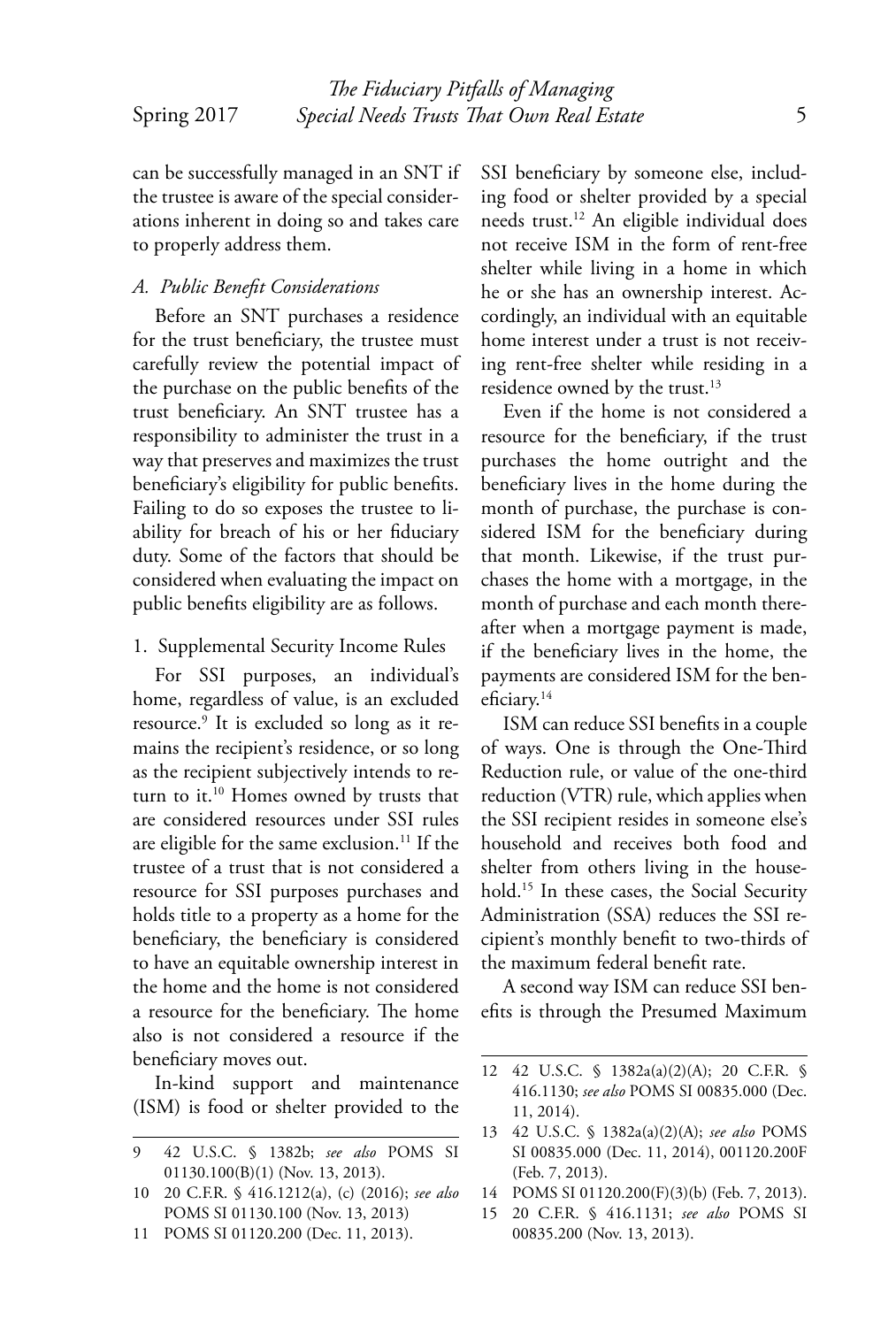Value (PMV) rule, which applies when the VTR rule does not apply.16 PMV applies when the SSI recipient owns his or her own home. As outlined above, an SSI recipient residing in a home owned by an excluded trust is considered to have an equitable ownership interest in the home. Therefore, any ISM is subject to the PMV rule, which presumes that the value of ISM received is one-third of the maximum federal benefit rate plus a \$20 disregard.<sup>17</sup> For example, if an SNT pays the household expenses for an SSI recipient, the SSA presumes that the value of ISM is one-third of the maximum federal benefit rate plus \$20. In 2016, the PMV was one-third of \$733 plus \$20, or \$264.33.<sup>18</sup> Unlike VTR, PMV is a rebuttable presumption.

Under SSI rules, ISM is any food or shelter given to the beneficiary. "Shelter includes room, rent, mortgage payments, real property taxes, heating fuel, gas, electricity, water, sewerage, and garbage collection services."<sup>19</sup> Therefore, if the SNT pays the beneficiary's shelter expenses for the month, the trust is providing ISM to the beneficiary. The effect of ISM on the beneficiary's SSI eligibility is that the SSA will presume that the shelter expenses paid during the month are worth one-third of the SSI payment the beneficiary would otherwise be entitled to receive. The beneficiary can attempt to rebut this presumption by proving that the value of the

shelter received is less than the presumed value, but in many cases, the shelter expenses paid by the trust exceed one-third of the SSI payment.

Condominium fees in themselves are not household costs.20 However, condominium fees may include charges that are household costs (e.g., garbage removal). Only property insurance required by the mortgage holder in order to receive the mortgage is considered a household cost. Insurance (property, fire, theft, etc.) held at the owner's or renter's option is not a household cost.<sup>21</sup>

Even though it may appear beneficial to pay hundreds or even several thousands of dollars a month for a beneficiary's shelter while only reducing his or her SSI benefit by one-third of the SSI payment the beneficiary otherwise would receive, ISM can be added to other income the beneficiary receives and may result in SSI disqualification. ISM payments should be made only after fully considering all other income the beneficiary receives.

#### 2. Medicaid Rules

Ownership of a residence outright by the beneficiary or in an SNT does not interfere with Medicaid eligibility because the primary residence is considered an exempt resource.<sup>22</sup> However, there are important considerations related to the Medicaid program, which vary somewhat among states because Medicaid is a joint federal and state benefit program. If a property owned outright by the beneficiary is sold, the proceeds may interfere with the beneficiary's continued eligibility for benefits. Additionally, as mentioned in

<sup>16 20</sup> C.F.R. § 416.1140; *see also* POMS SI 00835.300 (June 14, 2012).

<sup>17 20</sup> C.F.R. § 416.1140; *see also* POMS SI 00835.300 (June 14, 2012).

<sup>18 20</sup> C.F.R. § 416.1140(a); *see also* Soc. Sec. Administration, *Cost-of-Living Increase and Other Determinations for 2016*, Docket SSA-2015- 0063-0001 (Oct. 30, 2015).

<sup>19 20</sup> C.F.R. § 416.1130(b); POMS SI 00835.465 (Nov. 7, 2013).

<sup>20</sup> POMS SI 00835.465(D) (Nov. 7, 2013).

<sup>21</sup> POMS SI 00835.465(D)(3) (Nov. 7, 2013).

<sup>22 20</sup> C.F.R. § 416.1212(a), (c); POMS SI 01130.100 (Nov. 13, 2013).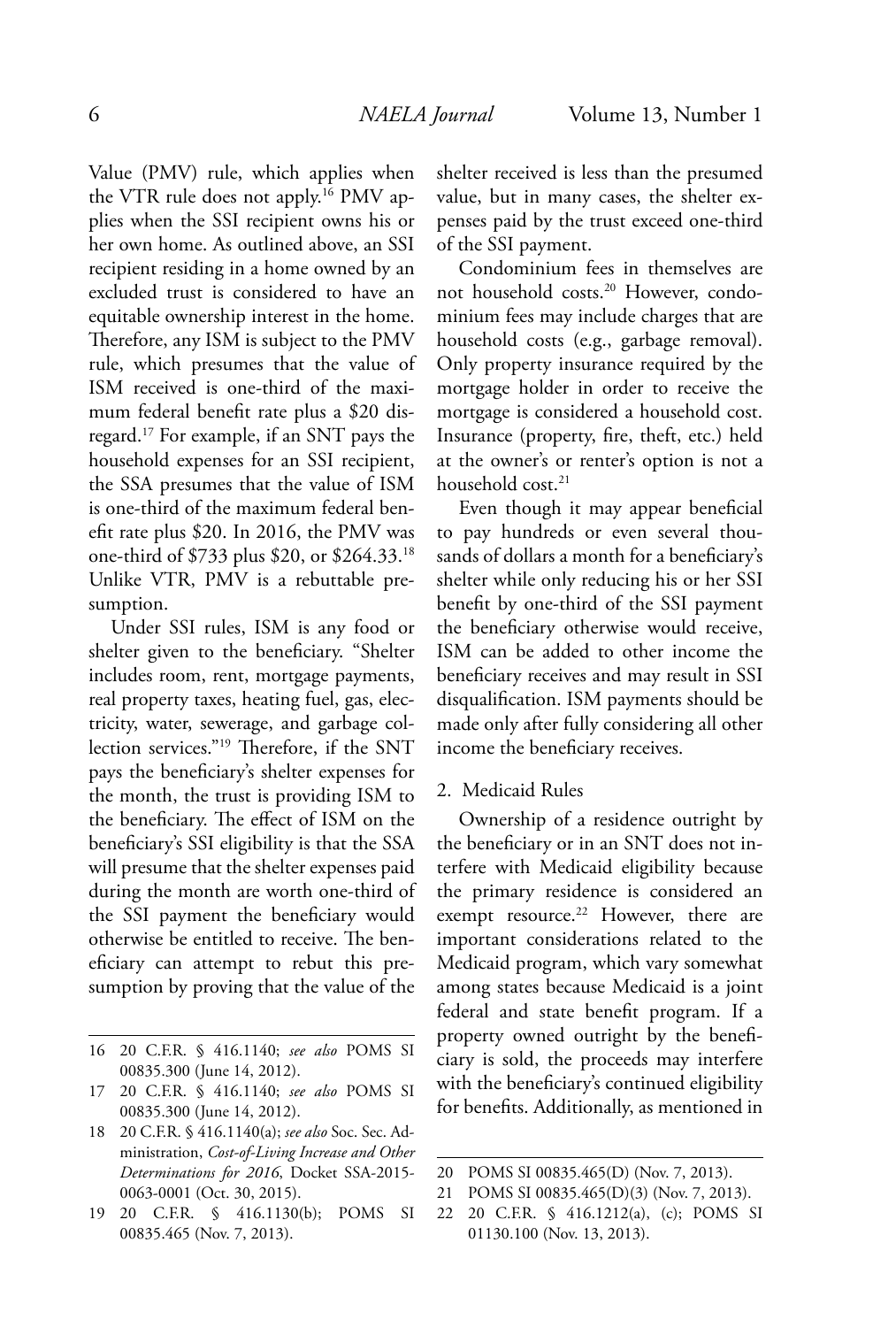Section III, depending on the state where the Medicaid recipient resides, the property may be subject to an estate recovery claim after the recipient dies. The Medicaid program allows states to place a lien against property owned by a Medicaid recipient age 55 or older in order to recover the costs of nursing facility or home and community-based services provided to the recipient.<sup>23</sup>

When the residence is owned by a selfsettled trust, the state Medicaid agency has an interest in how the trust is administered because of the aforementioned required payback provision.<sup>24</sup> State Medicaid agencies have different procedures and requirements related to self-settled trusts holding interests in real property. Some require notice before a trust invests in real property. Most determine whether the trust is in compliance with the sole benefit considerations discussed earlier in this article. Some states require periodic accountings or notice before certain principal expenditures are made. Failure to comply with state and federal Medicaid rules may result in the trust assets being considered resources for determining the beneficiary's eligibility for benefits.<sup>25</sup>

*B. Duties and Responsibilities Unique to Trustees of Special Needs Trusts That Own Real Estate*

1. Distinguishing First-Party and Third-Party Trusts

Additional duties and responsibilities are unique to trustees of SNTs. These vary somewhat depending on the type of SNT involved. Third-party SNTs are established under state law and are created and funded by someone other than the trust beneficiary.<sup>26</sup> They do not have to be for the sole benefit of the trust beneficiary, but rather may have multiple beneficiaries. Allowable distributions are defined by the trust terms and any state law limitations, but for the trust to be disregarded for purposes of eligibility for public benefits including SSI and Medicaid, distributions must be discretionary for the trustee.<sup>27</sup>

First-party, also called self-settled or  $(d)(4)(A)$ , SNTs are similar to third-party SNTs in that they also benefit trust beneficiaries with special needs by allowing them to retain supplemental resources while still qualifying for public benefits. Self-settled SNTs, which are established under federal and state law,<sup>28</sup> must:

- 1. Be created by a parent, grandparent, legal guardian, competent individual with disabilities; or court;
- 2. Be funded with the trust beneficiary's assets;
- 3. Be irrevocable;
- 4. Be created before the trust beneficiary turns 65, and the trust terms must prohibit additional transfers to the trust after the trust beneficiary turns 65; and
- 5. Include a provision providing for the repayment, after the trust beneficiary's death, of Medicaid benefits paid on behalf of the trust beneficiary.

Self-settled trusts are "intended to provide disabled individuals with necessities and comforts not covered by Medicaid"<sup>29</sup> while allowing such individuals to maintain eligibility for public benefits.

<sup>23 42</sup> U.S.C § 1396p(b)(1)(B).

<sup>24 42</sup> U.S.C § 1396p(d)(4)(A).

<sup>25</sup> POMS SI 01120.203 (Feb. 7, 2013).

<sup>26</sup> POMS SI 01120.200(B)(17) (Dec. 11, 2013).

<sup>27</sup> POMS SI 01120.200(D) (Dec. 11, 2013)

<sup>28 42</sup> U.S.C § 1396p(d)(4)(A); *see also* state enabling legislation, *e.g.* 62 Pa. Stat. § 1414 (2005).

<sup>29</sup> *Lewis v. Alexander*, 685 F.3d 325, 333 (3d Cir. 2012), *cert. denied*; 133 S. Ct. 933, 184 L. Ed. 2d 724 (2013).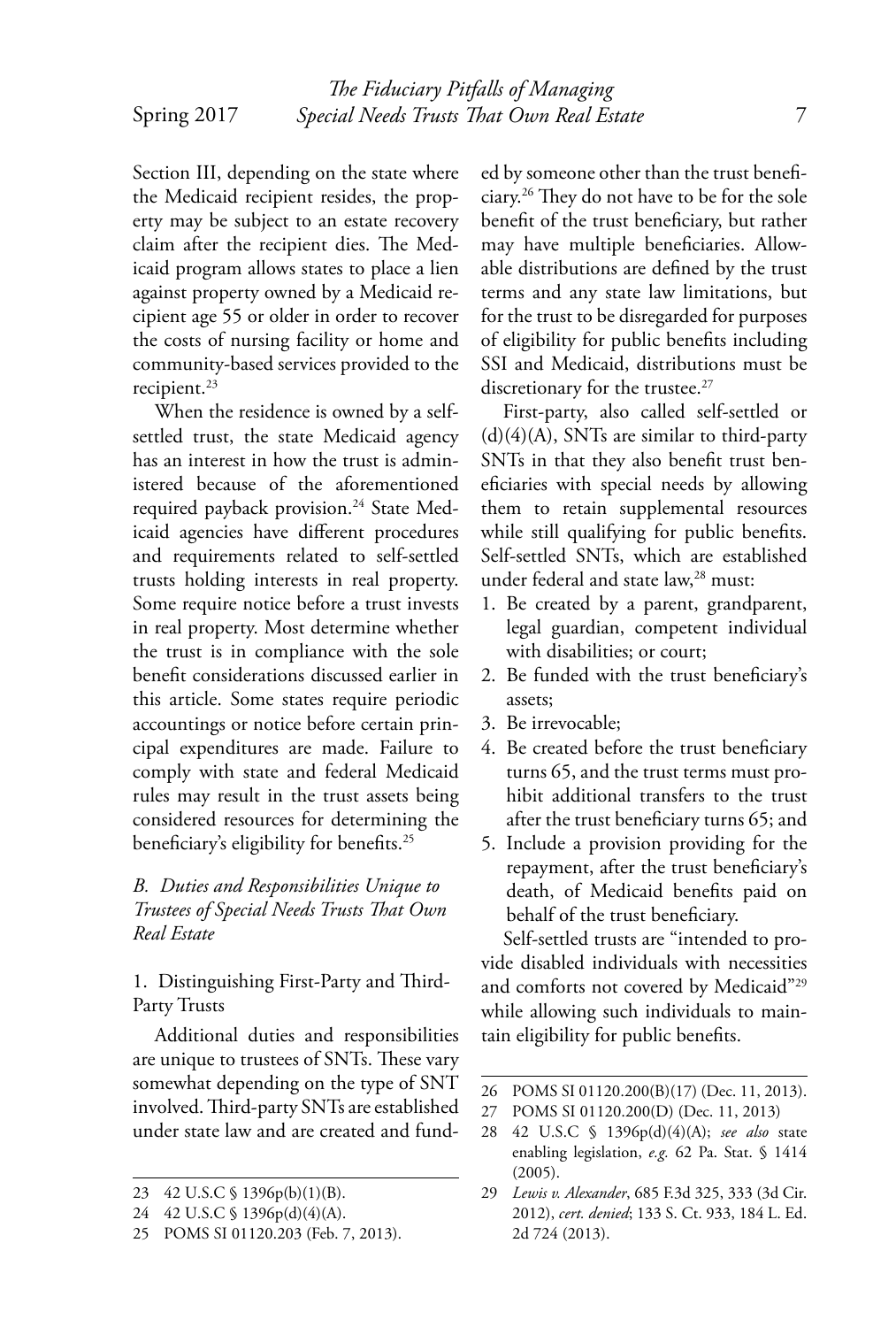### 2. Adherence to Sole Benefit Rules

Self-settled trusts must be administered for the sole benefit of the trust beneficiary; therefore, any other family members living in the home may need to pay their pro rata share of household expenses. If the trust was created pursuant to 42 U.S.C.  $$1396p(d)(4)(A)$ , the trust assets must be used for the sole benefit of the beneficiary, but the sole benefit rules can be murky, especially when dealing with real property held in an SNT.

When the SNT beneficiary is unable to live independently or is a minor, family members may reside with the beneficiary. If the beneficiary is a minor, the parents generally have a legal support obligation that must be considered. The family members may be unemployed or also have disabilities. Even if they are employed, the family members may believe that they are entitled to benefit from the trust. Some parents, for example, may forego asserting their own claims in a medical malpractice lawsuit, believing that all of the money should fund their child's SNT. But they also may believe that they are entitled to compensation from the trust because they provide a substantial amount of care. In some cases, especially those in which family members provide extraordinary care and forego employment to provide this care, it may be possible to determine the value of the caregiving services and enter into an arrangement whereby the services the family members provide offset their required contribution toward household expenses.

The law governing SNTs may require others living in the home to contribute a pro rata share of household expenses. For example, New Jersey's regulations governing self-settled SNTs states:

For example, if the trust acquires housing for the benefit of the trust beneficiary, and other family members also live in that house, the trust document shall provide that the trustee shall require and collect a pro rata contribution for the expenses of uses incurred, and shall return such contribution to the trust. Such collections shall be reflected in the annual required trust accounting.<sup>30</sup>

Therefore, if both parents and one other child are living in the home owned by the trust, the trust can pay only 25 percent of the costs.

The murkiness of this issue was highlighted in the recent North Carolina case of *In Re: Estate of Skinner*. <sup>31</sup> Cathleen Bass Skinner was the beneficiary of a selfsettled SNT, and her husband was the trustee. As trustee, her husband used trust assets to purchase a home that became his and Cathleen's primary residence. Extended family members challenged his actions, arguing that he violated the sole benefit rules. The court disagreed, holding:

Based upon a review of the regulatory definitions and the common law principles of trust law, the reasonable interpretation of the "sole benefit" rule for a U.S.C.  $\frac{1396p(d)(4)(A)}{A}$ trust is that:

- 1. The trust must have no primary beneficiaries other than the disabled person for whom it is established.
- 2. The trust may not be used to effect uncompensated transfers or other sham transactions. For example, the sole benefit provision would be violated if the beneficiary's parents funded the trust with the assets of the beneficiary and then had the beneficiary give the money to her parents in a sham transaction.
- 3. The trust is one in which the trustee does not have a duty to balance the fiduciary benefit to the beneficiary with a duty to ensure that funds remain for creditors such as Medicaid or for contingent beneficiaries.

<sup>30</sup> N.J. Admin. Code 10:71-4.11(g)1ii(1)(A).

<sup>31 787</sup> S.E.2d 440 (N.C. App. 2016).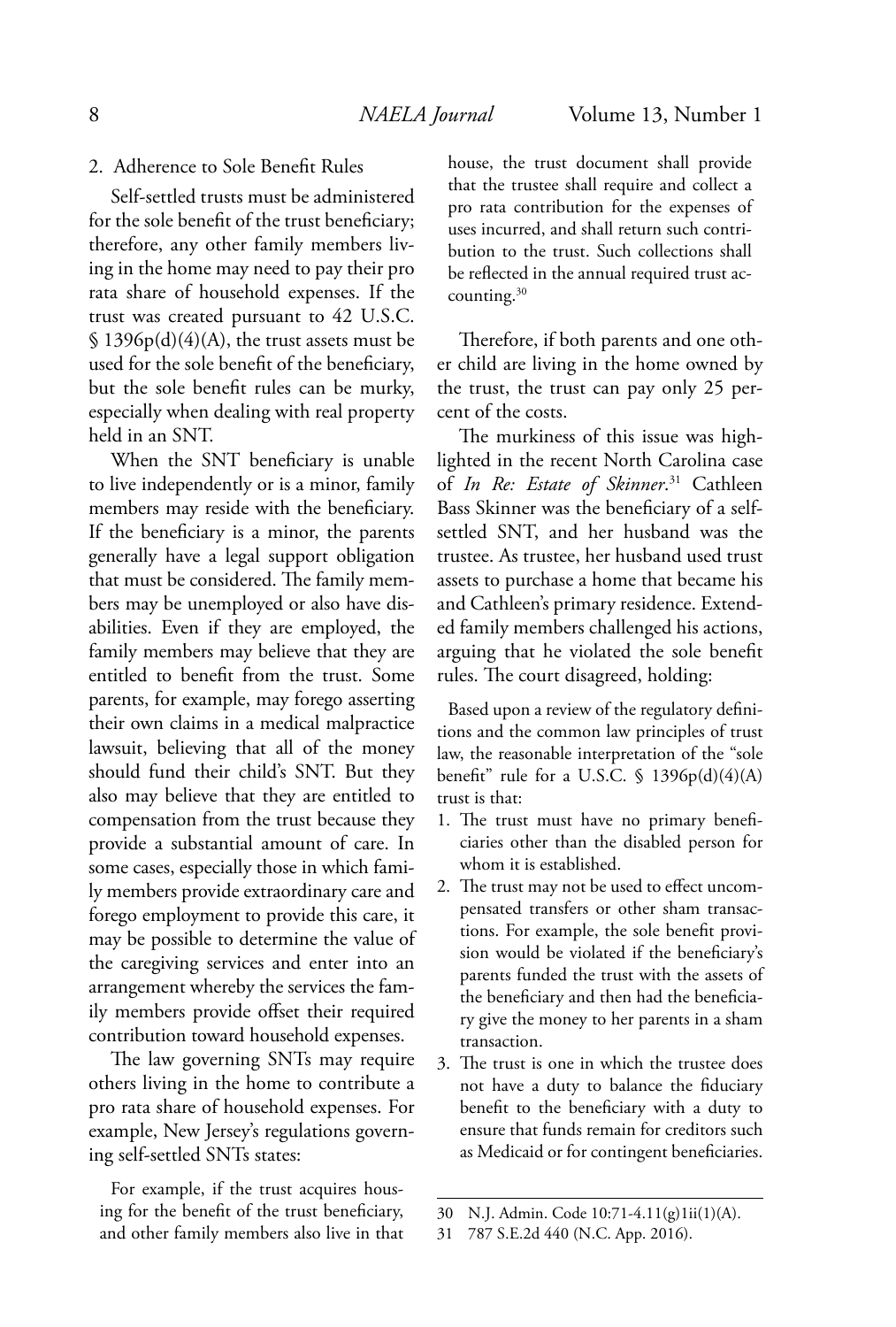- 
- 4. When trust assets are used for investments, the financial and legal benefit of these transactions must remain with the trust.

In this case, Mrs. Skinner is the only primary Beneficiary named in the Trust. The house purchased with Trust assets is titled in the name of the Trust. (Mrs. Skinner would be considered to be living in her own house based on her equitable ownership of the residence.) The accrual of equity in the house or increase in the house's market value remains with the Trust, and thus is for Mrs. Skinner's legal benefit. The use of Trust assets to purchase a house, furniture, and appliances for Mrs. Skinner was an expenditure that resulted in her receiving goods. We conclude that the Cathleen Bass Skinner Special Needs Trust was established, and is being administered, for Mrs. Skinner's sole benefit. We have reached this conclusion without consideration of any aspect of this case that might implicate the weight or credibility of evidence, such as Mr. Skinner's testimony that Mrs. Skinner's parents wanted her to have a house. Instead, we have based our conclusion solely upon the undisputed terms of the Trust and the applicable jurisprudence.<sup>32</sup>

Contrast this case with the opinion rendered in *Est. of Jerome Silverstein*, 33 which also involved real estate owned by an SNT. The trust beneficiary lived in the property along with other immediate family members, and the court held that the trustee breached the fiduciary duty to the trust beneficiary by allowing these immediate family members to occupy the property without paying either fair market rent or their pro rata share of the household expenses.<sup>34</sup>

Even if the governing law does not require a pro rata contribution by other

34 35 A.D.3d at 301–302.

occupants, the court may order that the others contribute their pro rata share. This means the trustee is charged with collecting the payments from the other family members who may be unable or who simply may refuse to pay their pro rata share. The beneficiary's eligibility for Medicaid and SSI benefits may be jeopardized because of a sole benefit rule violation. The failure to obtain pro rata contributions may constitute an impermissible transfer of assets.

The trustee may seek approval from the court or the state Medicaid agency in such instances so that the trust is not found to be in contravention of the sole benefit rule. The court, however, may not have the authority to make such a determination. In the N.J. Superior Court Appellate Division case of *In re: A.N.*, <sup>35</sup> the co-trustee of an SNT established under 42 U.S.C. § 1396p(d)(4)(A) obtained approval from the N.J. Superior Court Chancery Division, Probate Part, for the SNT to purchase a home for the benefit of the beneficiary and for a determination that certain expenditures benefiting other family members who cared for the trust beneficiary would not deprive the trust beneficiary of Medicaid benefits if such an application were made in the future. The Medicaid agency appealed the portion of the order regarding the effect of the expenditures on the trust beneficiary's future Medicaid eligibility on the grounds that the order went beyond the court's subject matter jurisdiction. The appellate court agreed with the Medicaid agency and held that only the Medicaid agency could determine the effect of the expenditures on the trust beneficiary's Medicaid eligibility. Finding that the lower court's determina-

<sup>32</sup> *Id.* at 451–452.

<sup>33 35</sup> A.D.3d 301, 827 N.Y.S.2d 50, 2006 N.Y. slip op. 10116 (N.Y. App. Div. 1st Dept. 2006).

<sup>35 430</sup> N.J. Super. 235, 63 A.3d 764 (N.J. Super. App. Div. 2013).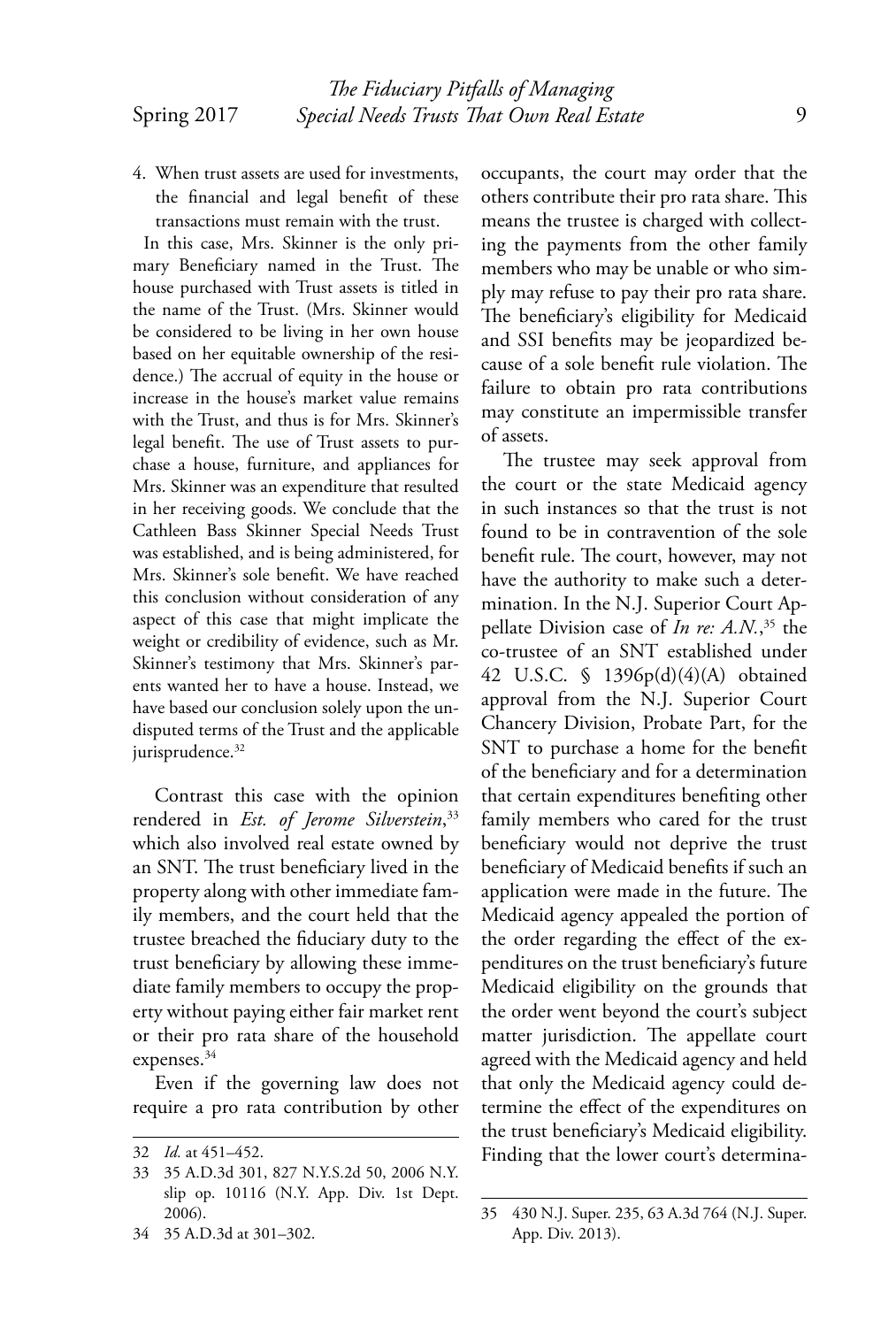tion that the expenditures were for the sole benefit of the beneficiary was supported by the record, and that the court below could determine that the trust was not therefore violated, the appellate court nevertheless concluded that the lower court's determination could not bind the Medicaid agency's eligibility determination.<sup>36</sup>

Because the sole benefit rule generally does not apply to third-party trusts, other residents may be able to live in the home without paying a pro rata share unless the terms of the trust specify otherwise. The trustee of a third-party trust, however, still must consider whether there are sufficient assets and income in the trust given the costs of maintaining the home and the other goods and services that the beneficiary will need over his or her lifetime when the other residents cannot or will not contribute a pro rata share.

3. Knowledge of Public Benefit Rules

Another unique responsibility of the SNT trustee is the duty to administer the trust in a way that does not interfere with the trust beneficiary's eligibility for public benefits and to pursue available benefits for the trust beneficiary whenever available. This requires the trustee to have knowledge of available public and private benefit programs and their eligibility criteria so that the trust can be administered in a way that supplements but does not supplant those benefits. Courts are increasingly holding SNT trustees accountable for having this specialized knowledge. For example, in *Sargent v. Sargent*, <sup>37</sup> the trial court held that the trustee breached

her duty to administer the trust by performing arbitrary acts and by failing to make distributions for the benefit of the trust beneficiary. The case involved a revocable trust that was to be divided upon the death of the settlor into four separate shares that would continue to be held in trust, with one of those shares being held in an SNT. The trustee refused to purchase a condominium for the benefit of the SNT beneficiary, citing concerns with public benefits eligibility despite being reassured by the beneficiary's attorney that purchasing the condominium would not interfere with the beneficiary's benefits. The court found that the trustee failed to properly separate the shares and breached her fiduciary duty by not administering the trust according to its terms and by failing to learn about the needs of the SNT beneficiary.<sup>38</sup>

# 4. Required Payback Provision for Self-Settled Trusts

After the death of the beneficiary, the trustee of a self-settled SNT created under 42 U.S.C.  $\$ 1396p(d)(4)(A)$  is required to reimburse the state Medicaid agency for benefits paid on behalf of the trust beneficiary. If the trust corpus is insufficient to cover the full reimbursement claim, state Medicaid agencies can be aggressive in reviewing the administration of the trust to determine whether distributions were proper under the terms of the trust and whether they were made for the sole benefit of the trust beneficiary.

For self-settled trusts, upon the death of the trust beneficiary, the home is subject to the trust's payback provision. Pursuant to U.S.C.  $\sqrt{9}$  1396p(d)(4)(A), an SNT funded with the assets of a beneficiary with disabilities must contain a

<sup>36 430</sup> N.J. Super. at 246, 63 A.3d at 771.

<sup>37 2009</sup> R.I. Super., LEXIS 109, 2009 WL 3328560 (R.I. Super. Ct. July 31, 2009); *see also* clarifying order, *Sargent v. Sargent*, C.A. PC08-1429 (R.I. Super. Apr. 13, 2011).

<sup>38</sup> *Id.*, R.I. Super. at \*10.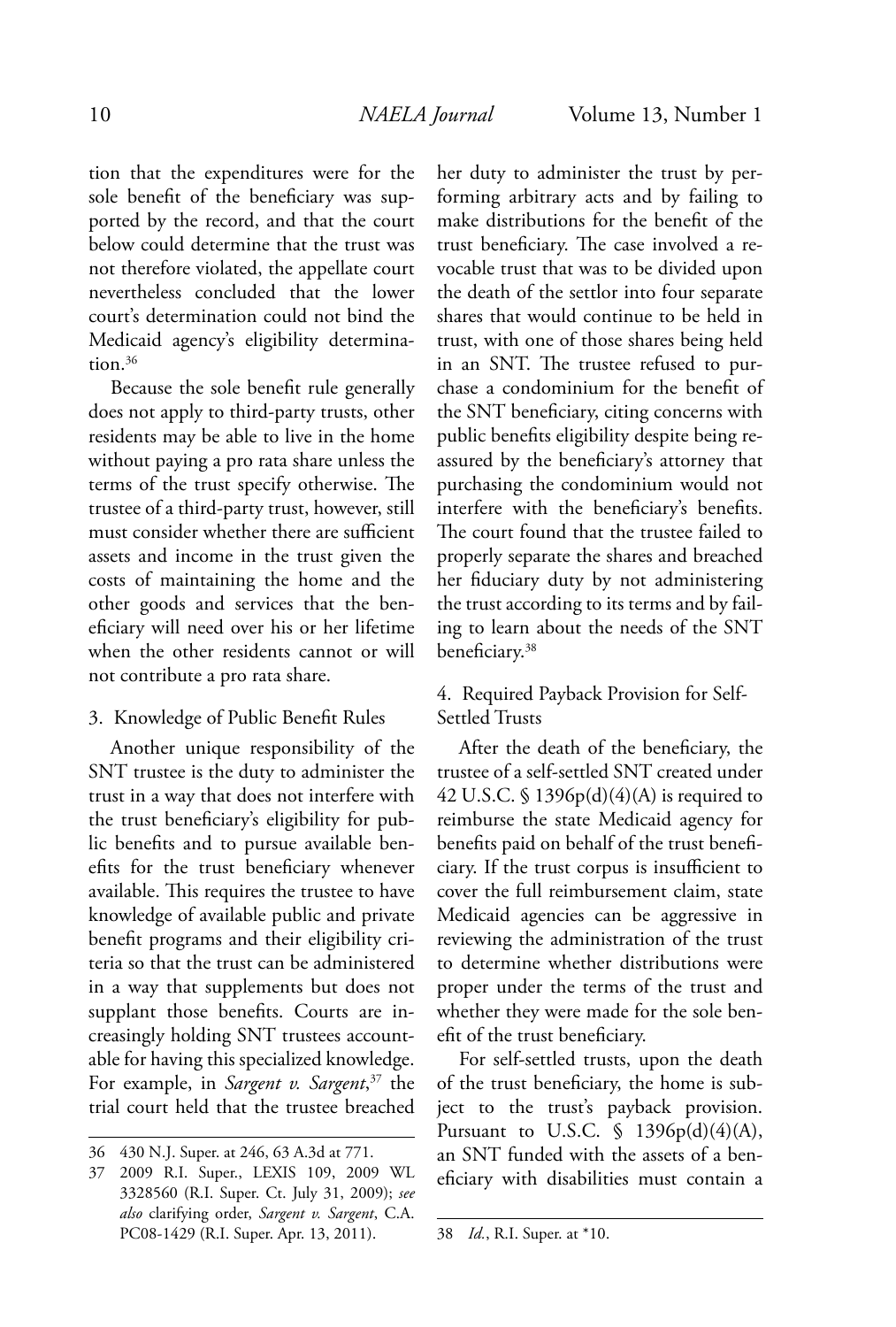provision that the state Medicaid agency be reimbursed dollar for dollar, upon the beneficiary's death or earlier if the trust is terminated, for all expenditures made on behalf of the beneficiary during his or her lifetime. Therefore, if the beneficiary dies, the trustee may have to sell the home in order to satisfy the payback provision, thereby displacing the other family members living in the home. If the other occupants refuse to move, the trustee may have to initiate eviction proceedings. Even if the other occupants are willing to move, they may be unable to afford a similarsized home in the same or similar neighborhood. This can be extremely upsetting to school-age family members of the beneficiary and their parents.

#### 5. Liability Concerns

Another significant concern is the trust's exposure to liability for expenses related to maintenance, upkeep, and repairs as well as for liability for third-party injuries incurred on the property. Family members or others residing in the home owned by the trust may not be interested in maintaining, or may be unable to maintain, the home. The trustee may not be aware that someone illegally rewired the home or that there are holes in the walls. The trustee, however, is responsible for maintaining the trust property.

If a trust owns real estate, adequate property and liability insurance is absolutely essential to protect both the beneficiary and the trustee from liability. For resident and nonresident real property, the trustee may want to consider hiring a professional property manager to oversee the property.

If the beneficiary has physical disabilities, the home may need to be renovated to accommodate those disabilities. For example, if the beneficiary is unable to walk, it may be necessary to add a bedroom and bathroom to the first floor and wheelchair ramps outside the home. The beneficiary may also require shower or other modifications as he or she grows or ages. Although the addition of a new bedroom or bathroom may add value to the property, other modifications may reduce the value of the property. Trustees in most states are governed by prudent investor laws.<sup>39</sup> The trustee must determine whether it is economically feasible to purchase and modify a home.

Because the purchase price of a home may not leave enough assets to maintain and/or improve the property or pay for the trust beneficiary's other needs, the trustee may seek to borrow money to pay for the home. As discussed in Section IV, if a trust purchases a home with a mortgage and the beneficiary lives in the home during the month of purchase, the home is considered ISM during that month.<sup>40</sup> The monthly mortgage payment is also considered ISM, causing an SSI benefits reduction of no more than the PMV.<sup>41</sup> In addition, the trustee may find that the trust income and/or assets are insufficient to make the mortgage payments, and the beneficiary's income may be insufficient too.

The cost of home ownership can deplete the trust assets over the years, and many trustees find that they are unable to maintain the home. Consider the following example. An SNT is funded with \$1 million when the trust beneficiary, who is quadriplegic, is 6 years old. A house is purchased for \$350,000 with the trust assets. Modifications are made to the prop-

<sup>39</sup> *See* Unif. Prudent Investor Act (Ref. & Annos) (1994). http://www.uniformlaws.org/Act.aspx? title=Prudent%20Investor%20Act.

<sup>40</sup> POMS SI 01120.200(F)(3)(b) (Dec. 11, 2013). 41 *Id.*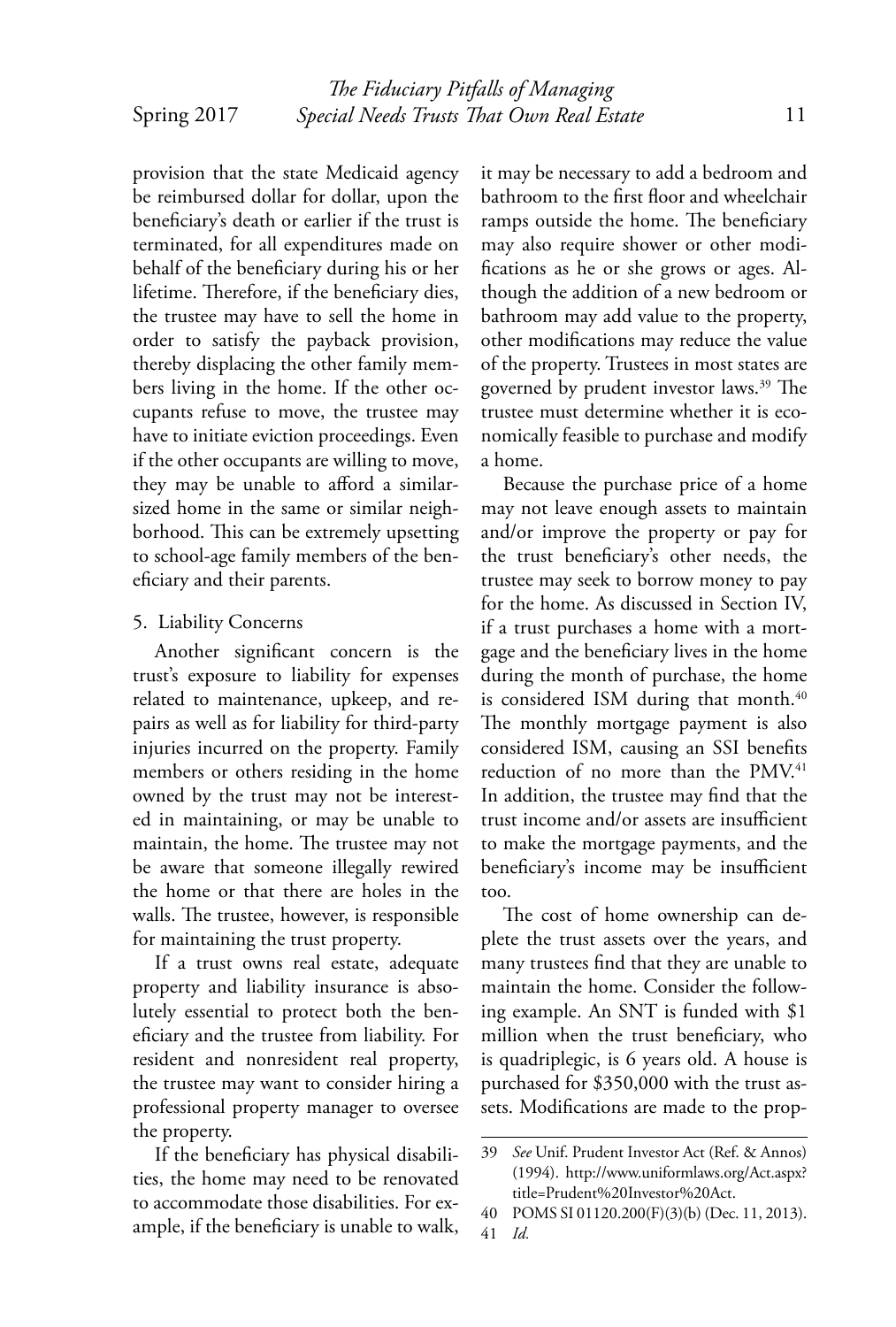erty to accommodate the beneficiary's wheelchair. Real property taxes exceed \$8,000 per year. Five years later, the furnace needs to be replaced. Ten years later, the air conditioning unit needs to be replaced and the roof needs repairs. The trust pays \$1,500 per year for homeowners' insurance. The trust also pays for lawn maintenance, snow removal, heating fuel, electricity, water, sewer service, and trash collection. About 12 years later, modifications need to be made to the shower because the beneficiary has grown. The trustee receives statutory commissions, and the stock market has suffered a downturn. The trust simply cannot afford to continue to maintain the home.

Family members often advocate for a home with a pool. In some instances, a pool may be therapeutic for the disabled beneficiary; however, in many cases, the family members just want to enjoy a pool. Similarly, family members may want an upgraded kitchen or bathroom as long as the kitchen or bathroom is being modified anyway for use by a trust beneficiary who uses a wheelchair, or they may request a Jacuzzi bathtub. The SSA or state Medicaid agency may question these expenditures and conclude that they are luxuries that do not benefit the trust beneficiary. The trustee may be held liable for expenditures that are not for the sole benefit of the disabled beneficiary, and the beneficiary may be disqualified from meanstested benefits.

Because the sole benefit rule does not apply to third-party trusts, the trustee of such a trust may have more flexibility in such purchases. Nevertheless, the trustee may still be governed by the state's prudent investor rules and must consider whether such purchases are prudent in light of the disabled beneficiary's lifetime needs.

#### 6. Income Tax Considerations

For third-party SNTs, upon the sale of the property, there is no exemption from capital gains tax if the property has appreciated in value.<sup>42</sup> A homeowner who lived in his or her primary residence for at least 2 of the past 5 years may be entitled a principal residence exclusion pursuant to section 121 of the Internal Revenue Code.<sup>43</sup> A single homeowner is eligible for a \$250,000 exclusion, and married homeowners filing jointly are eligible for a \$500,000 exclusion.<sup>44</sup> As a result of these exclusions, a capital gains tax does not need to be paid upon the sale of a primary residence if the profit is less than the applicable exclusion amounts.

Under § 121, the homeowner is permitted to aggregate the amount of time he or she resides in the home to meet the 2-year residency prerequisite. The homeowner may take advantage of the principal residence exclusion once every 2 years, and the amount of times that the exclusion is available is unlimited as long as the taxpayer meets the requirements.<sup>45</sup> Both spouses must meet the requirements to qualify for the \$500,000 exclusion.

If a homeowner who becomes physically or mentally incapable of caring for himself or herself resides in the home for periods aggregating at least 1 year, there is an entitlement to the principal residence exclusion. This is true even if the homeowner resides in a facility during the 5-year period, such as in a nursing home licensed by a state or political subdivision to take care of the homeowner in his or her condition.<sup>46</sup>

An SNT established under 42 U.S.C. §

42 Rev. Rul. 85-45, 1985-1 C.B. 183.

- 44 26 U.S.C. § 121(b)(1), (2).
- 45 26 U.S.C. § 121(b)(3).
- 46 26 U.S.C. § 121(d)(7).

<sup>43 26</sup> U.S.C. § 121(a).